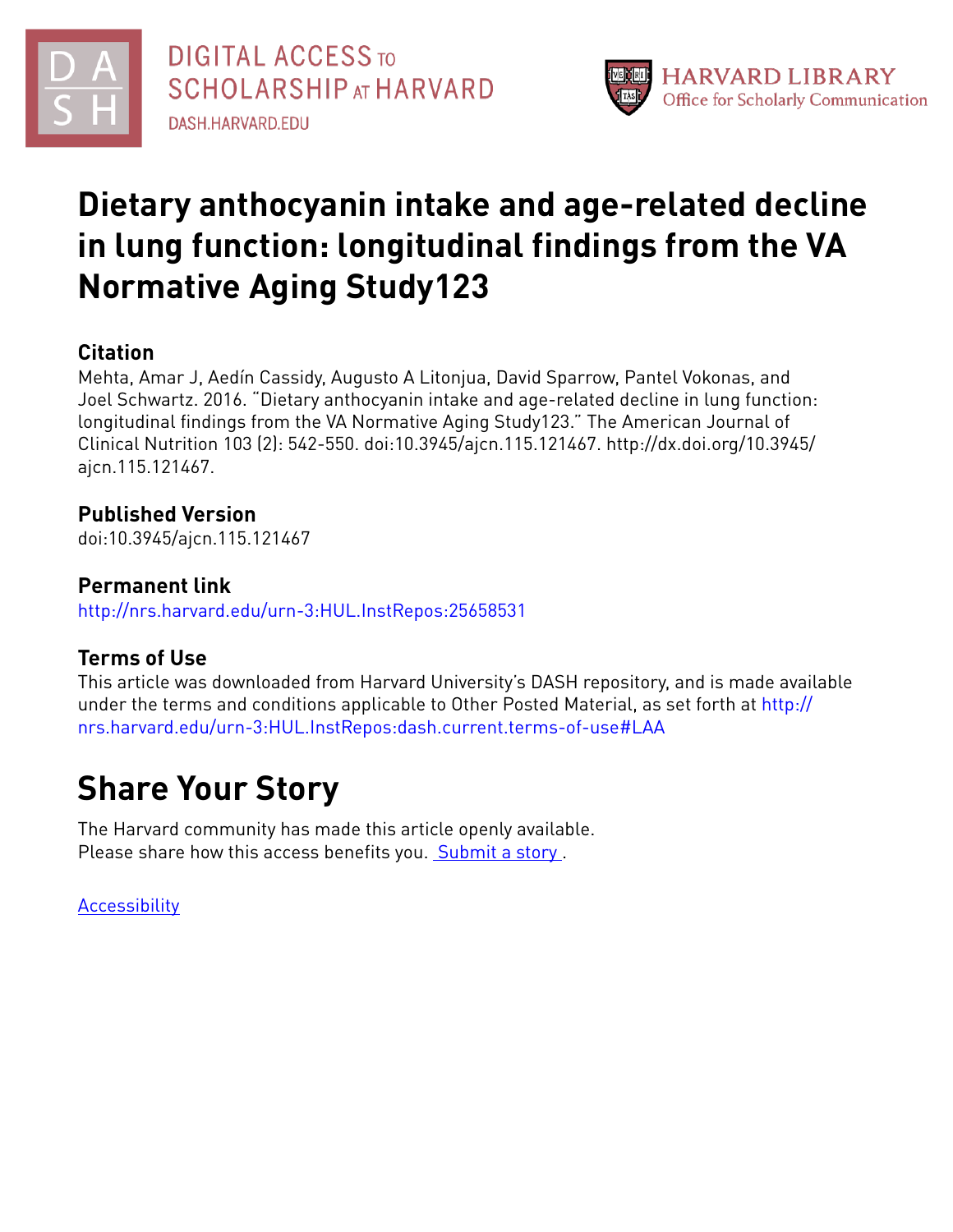# Dietary anthocyanin intake and age-related decline in lung function: longitudinal findings from the VA Normative Aging Study<sup>1-3</sup>

Amar J Mehta,<sup>4</sup>\* Aedín Cassidy,<sup>5</sup> Augusto A Litonjua,<sup>6,7</sup> David Sparrow,<sup>6,8,9</sup> Pantel Vokonas,<sup>8,9</sup> and Joel Schwartz<sup>4</sup>

<sup>4</sup>Department of Environmental Health, Harvard School of Public Health, Boston, MA; <sup>5</sup>Department of Nutrition, Norwich Medical School, University of East Anglia, Norwich, United Kingdom; <sup>6</sup>Channing Division of Network Medicine and <sup>7</sup>Division of Pulmonary and Critical Care Medicine, Brigham and Women's Hospital, Harvard Medical School, Boston, MA; <sup>8</sup>The VA Normative Aging Study, VA Boston Healthcare System, Boston, MA; and <sup>9</sup>Department of Medicine, Boston University School of Medicine, Boston, MA

#### ABSTRACT

Background: It is unknown whether habitual intake of dietary flavonoids, known for their antioxidative and anti-inflammatory properties, affects longitudinal change in lung function.

Objective: We investigated whether different flavonoid subclasses present in the habitual diet were associated with beneficial changes in lung function over time in the elderly.

Design: This longitudinal analysis included 839 participants from the VA (Veterans Affairs) Normative Aging Study whose lung function [forced expiratory volume in 1 s  $(FEV_1)$  and forced vital capacity (FVC)] was measured at 2 and up to 5 visits between 1992 and 2008  $(n = 2623$  measurements). Yearly average intake of major flavonoid subclasses (anthocyanins, flavanones, flavan-3-ols, flavonols, flavones, and polymers) was calculated from food-frequency questionnaires at each visit. We estimated adjusted differences in annual change in lung function associated with each flavonoid subclass, categorized into quartiles, in linear mixed-effects regression models after adjustment for lifestyle and dietary confounders.

Results: Strong inverse associations were found between anthocyanin intake and age-related decline in lung function. Independent of dietary and nondietary risk factors, slower rates of  $FEV<sub>1</sub>$  and  $FVC$  decline by 23.6 (95% CI: 16.6, 30.7) and 37.3 (95% CI: 27.8, 46.8) mL/y, respectively, were observed in participants in the fourth quartile of intake compared with participants in the first quartile ( $P$ -trend  $\leq$  0.0001). The protective associations observed for anthocyanin intake were present in both current/ former and never smokers. Compared with no or very low intakes, an intake of  $\geq$ 2 servings of anthocyanin-rich blueberries/wk was associated with slower decline in  $FEV_1$  and  $FVC$  by 22.5 (95% CI: 10.8, 34.2) and 37.9 (95% CI: 22.1, 53.7) mL/y, respectively. To a lesser extent, higher flavan-3-ol intake was also associated with slower lung function decline. Conclusions: An attenuation of age-related lung function decline was associated with higher dietary anthocyanin intake in this longitudinal sample of predominantly elderly men. Further prospective studies are needed to confirm these novel associations. Am J Clin Nutr 2016;103:542–50.

Keywords: anthocyanins, clinical epidemiology, diet, flavonoids, lung function tests

#### INTRODUCTION

Lung function starts to decline in the third decade of life (1), but with different rates of decline across individuals (2). Lower lung function is a strong predictor of mortality (3, 4), and faster lung function decline has been associated with increased risks of hospitalizations related to chronic obstructive pulmonary disease (5), a leading cause of mortality in all countries (6). There are multiple sources of the heterogeneity in lung function decline in adults, and the available evidence from population-based studies suggests that a diet rich in antioxidants is positively related to lung function and slower age-related decline in lung function (7). For vitamin C,  $\beta$ -carotene, and fiber, prospective and cross-sectional studies show that individuals with high intakes had better lung function than those with low intakes (8–13), whereas less consistent findings are observed for other antioxidants, including vitamin E (10, 11, 14, 15).

Growing evidence supports the hypothesis that dietary flavonoids may also have a beneficial effect on lung function. Experimental studies in animals have found specific flavonoids

<sup>&</sup>lt;sup>1</sup> Supported by the grants from the National Institute of Environmental Health Sciences (ES014663-01A2) and from the US Environmental Protection Agency (EPA R832416, R827353, and R83241601). The VA (Veterans Affairs) Normative Aging Study is supported by the Cooperative Studies Program/Epidemiology Research and Information Center of the US Department of Veterans Affairs and is a component of the Massachusetts Veterans Epidemiology Research and Information Center, Boston, Massachusetts. Support was also provided by NIH grants R01-AG002287, R01-AG018436, and R29-AG007465. This research was also supported by a VA Research Career Scientist award to DS, a Royal Society Wolfson Research Merit Award, and UK Biotechnology and Biological Sciences Research Council funding (BBSRC reference BB/J004545/1) to AC. This is an open access article distributed under the CC-BY license (http://creativecommons.org/licenses/by/3.0/). <sup>2</sup> This article's contents are solely the responsibility of the grantee and do

not necessarily represent the official views of the US Environmental Protection Agency. Furthermore, the US Environmental Protection Agency does not endorse the purchase of any of the commercial products or services mentioned in the article.<br><sup>3</sup> Supplemental Material, Supplemental Figure 1, and Supplemental Tables

<sup>1–6</sup> are available from the "Online Supporting Material" link in the online posting of the article and from the same link in the online table of contents at http://ajcn.nutrition.org.

<sup>\*</sup>To whom correspondence should be addressed. E-mail: amehta@hsph. harvard.edu.

Received August 13, 2015. Accepted for publication December 8, 2015. First published online January 20, 2016; doi: 10.3945/ajcn.115.121467.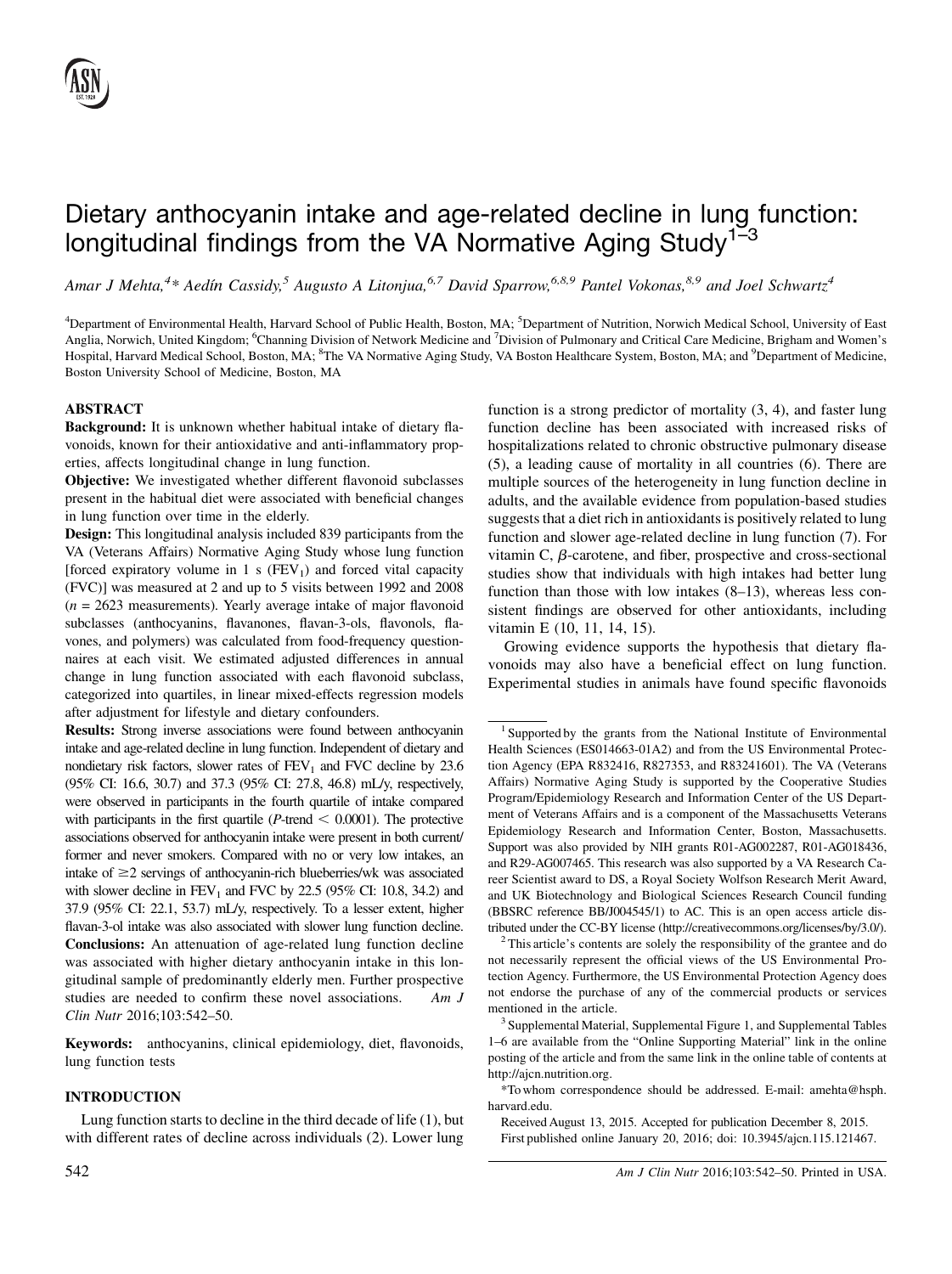to attenuate airway hyperresponsiveness, inflammation, and remodeling (16–19). Cross-sectional findings from 2 populationbased studies in adults also observed positive associations between dietary flavan-3-ol and flavonol intake with forced expiratory volume in 1 s  $(FEV_1)^{10}$  and with forced vital capacity (FVC), respectively (20, 21). To our knowledge, no longitudinal studies to date have evaluated if specific flavonoid subclasses are associated with slower rates of age-related lung function decline.

In addition, no studies to our knowledge have examined the impact of dietary anthocyanin intake on lung function. Anthocyanins are a subclass of flavonoids derived from fruit, predominantly berries, which have been shown to be associated with lower risk of hypertension and myocardial infarction (22, 23) and with lower levels of inflammation (24). Findings from acute and short-term clinical trials also suggest beneficial effects of both purified anthocyanins and intake of berries on a range of inflammatory biomarkers (25–27). The ingestion of anthocyanin-rich strawberries and fruit juice has also been shown to improve antioxidant enzyme activities and plasma antioxidant capacity in experimental human studies, providing evidence of beneficial effects on oxidative stress, another key mechanism involved in lung function (28, 29).

Given the previous findings observed for flavonoid intake with lung function (20, 21), and for flavonoid intake with inflammation and oxidative stress biomarkers (24, 28, 29), we hypothesized that a higher habitual intake of anthocyanins, flavonols, flavan-3 ols, and their polymeric forms would be associated with beneficial changes in lung function. We investigated if dietary intake of the major flavonoid subclasses was associated with a slower age-related decline in lung function in a community-based cohort of elderly men living in the Boston area.

#### METHODS

Study participants included in this longitudinal analysis were enrolled in the VA (Veterans Affairs) Normative Aging Study, an ongoing longitudinal study of aging established in 1963, details of which have been published previously (30). Briefly, the Normative Aging Study is a closed cohort of 2280 male volunteers from the Greater Boston area aged 21–80 y at entry, who enrolled after an initial health screening determined that they were free of known chronic medical conditions. Participants have undergone detailed examinations every 3–5 y, including routine physical examinations, laboratory tests, collection of medical history information, and completion of questionnaires on smoking history, food intake, and other factors that may influence health, which were confirmed by a trained interviewer. Physical examinations included measurement of height and lung function ( $FEV<sub>1</sub>$  and  $FVC$ ). Pulmonary disorders confirmed by a physician (asthma, chronic bronchitis, or emphysema) and smoking history were collected through the American Thoracic Society questionnaire (31). The present study was approved by the human research committees of the Harvard School of Public Health and the Veterans Affairs Boston Health care System, and

written informed consent was obtained from subjects before participation.

For the present analysis, there were 1281 eligible participants with at least 1 visit between May 1992 and October 2008, when computations of dietary flavonoid intake were available for all self-administered semi-quantitative food-frequency questionnaires (FFQs). Of those eligible, there were 1048 participants with at least 1 visit with data available on spirometry, dietary flavonoid intake, and covariates of interest (Supplemental Figure 1). This analysis included 839 participants whose lung function was measured and who completed an FFQ in at least 2 visits ( $n = 2623$  visits); there were 287 participants with 2 visits, 262 with 3 visits, 187 with 4 visits, and 103 with 5 visits. Visits with implausible values for total energy intake for men  $(<$ 800 or .4200 kcal) were excluded from the analysis. For additional description of the study participation, please refer to the Methods section of the Supplemental Material.

#### Outcome assessment

Pulmonary function tests were performed as previously reported (32), and acceptability of spirograms was judged according to American Thoracic Society standards. Briefly, a water-filled recording spirometer was used to obtain measures of  $FEV<sub>1</sub>$  (mL) and FVC (mL), with values adjusted by body temperature and ambient pressure. These spirometric tests were performed in accordance with American Thoracic Society guidelines (33, 34). In this study, approximate normal distributions were observed for both  $FEV_1$  and FVC.

#### Dietary assessment

Since May of 1992, the average daily dietary intakes of food and beverage items were assessed with a self-administered, validated, semi-quantitative FFQ adapted from the questionnaire used in the Nurses' Health Study. Details on the reproducibility and validity of this FFQ for estimating daily nutrient intakes were published elsewhere (35, 36). A database for assessment of intake of the different flavonoid subclasses was constructed as previously described (22) and was based on the updated and expanded USDA flavonoid content of foods and the proanthocyanidin databases (37, 38) together with other sources. Intakes of individual compounds were calculated as the sum of the consumption frequency of each food multiplied by the content of the specific flavonoid for the specified portion size. We derived intakes (mg/d) of the subclasses commonly consumed in the US diet, specifically anthocyanins (cyanidin, delphinidin, malvidin, pelargonidin, petunidin, peonidin), flavanones (eriodictyol, hesperetin, naringenin), flavan-3-ols (catechins, gallocatechins, epicatechin, epigallocatechin, epicatechin-3-gallate, epigallocatechin-3-gallate), flavonols (quercetin, kaempferol, myricetin, isohamnetin), flavones (luteolin, apigenin), and polymers (including proanthocyanidins excluding monomers, theaflavins, and thearubigins). Refer to the Supplemental Material for additional details describing the FFQ and computation of flavonoid subclasses.

#### Statistical analysis

All statistical analyses were carried out by using SAS version 9.3 (SAS Institute). Utilizing concurrent measures of lung

 $10$  Abbreviations used: FEV<sub>1</sub>, forced expiratory volume in 1 s; FFQ, foodfrequency questionnaire; FVC, forced vital capacity; Nrf2, Nuclear factor, erythroid 2-like 2.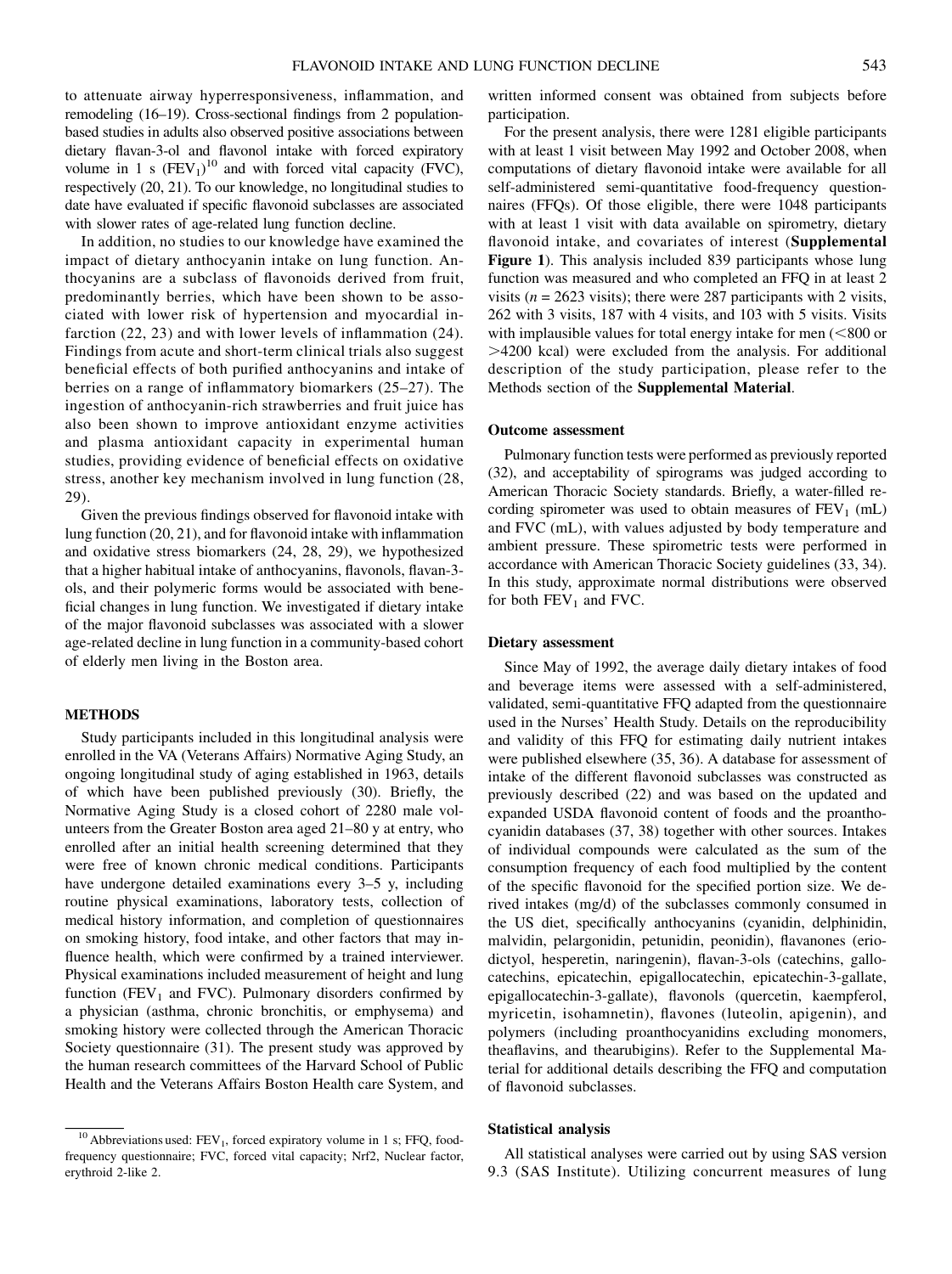function, flavonoid intake, and covariates, we used time-varying linear mixed-effects regression models with random participantspecific intercepts, which account for the correlation of repeated measures (39), to model continuous  $FEV<sub>1</sub>$  and  $FVC$  as a function of major subclass of flavonoid intake. Each flavonoid subclass was characterized in quartiles (lowest quartile as reference) and was fit in a separate model and adjusted for age at first visit, height (cm), total energy intake (kcal/d, in quartiles), and time since first visit; we estimated the adjusted difference in annual

change in lung function over time associated with flavonoid intake via an interaction between each flavonoid quartile (lowest quartile as reference) and time since first visit in the model.

All of the models were further adjusted for nondietary and dietary factors that were ascertained at each visit, including the following: race (black or white as reference), smoking status (current smoker, recent quitter, longtime quitter, or never smoker as reference), cumulative pack-years smoked, physician diagnosis of chronic bronchitis or asthma or emphysema (no as

#### TABLE 1

Characteristics of participants at first visit by quartiles of total anthocyanin intake<sup>1</sup>

|                                                   | Anthocyanin intake [median (IQR)]    |                                        |                                        |                                              |  |  |
|---------------------------------------------------|--------------------------------------|----------------------------------------|----------------------------------------|----------------------------------------------|--|--|
| Characteristics                                   | Quartile 1:<br>$1.1$ (0.5, 1.6) mg/d | Ouartile 2:<br>$3.6$ $(2.8, 4.4)$ mg/d | Ouartile 3:<br>$12.7$ (8.0, 13.7) mg/d | <b>Ouartile 4:</b><br>21.1 (16.5, 27.4) mg/d |  |  |
| Participants, n                                   | 211                                  | 208                                    | 210                                    | 210                                          |  |  |
| $FEV_1$ , mL                                      | $2747.4 \pm 668.6^2$                 | $2789.2 \pm 630.4$                     | $2838.1 \pm 628.1$                     | $2893.4 \pm 634.6$                           |  |  |
| FVC, mL                                           | $3681.8 \pm 764.9$                   | $3760.3 \pm 735.5$                     | $3787.5 \pm 742.1$                     | $3850.8 \pm 754.7$                           |  |  |
| Age, y                                            | $65.8 \pm 7.1$                       | $67.6 \pm 7.0$                         | $67.1 \pm 6.5$                         | $66.8 \pm 6.7$                               |  |  |
| Height, cm                                        | $1730.7 \pm 68.9$                    | $1736.0 \pm 71.9$                      | $1737.2 \pm 64.3$                      | $1743.0 \pm 65.6$                            |  |  |
| Smoking status, $n$ (%)                           |                                      |                                        |                                        |                                              |  |  |
| Current smokers                                   | 20(9.5)                              | 14(6.7)                                | 7(3.3)                                 | 6(2.9)                                       |  |  |
| Recent quitters $(<10 y)$                         | 30(14.2)                             | 27(13.0)                               | 21(10.0)                               | 20(9.5)                                      |  |  |
| Longtime quitters $(\geq 10 y)$                   | 107(50.7)                            | 104(50.0)                              | 122(58.1)                              | 117(55.7)                                    |  |  |
| Never smokers                                     | 54 (25.6)                            | 63 (30.3)                              | 60(28.6)                               | 67 (31.9)                                    |  |  |
| Cumulative pack-years                             | $27.0 \pm 29.2$                      | $19.6 \pm 22.4$                        | $20.9 \pm 28.2$                        | $16.2 \pm 22.1$                              |  |  |
| Race, $n$ (%)                                     |                                      |                                        |                                        |                                              |  |  |
| <b>Black</b>                                      | 1(0.5)                               | 6(2.9)                                 | 5(2.4)                                 | 1(0.5)                                       |  |  |
| White                                             | 210 (99.5)                           | 202 (97.1)                             | 205 (97.6)                             | 209 (99.5)                                   |  |  |
| Years of education                                | $14.1 \pm 2.9$                       | $14.5 \pm 2.8$                         | $15.4 \pm 2.8$                         | $15.5 \pm 2.9$                               |  |  |
| Percentage below poverty level in census tract    | $6.4 \pm 5.5$                        | 6.8(5.9)                               | 5.8(5.1)                               | 5.7(4.7)                                     |  |  |
| Physician-diagnosed asthma, $n$ (%)               | 14(6.6)                              | 9(4.3)                                 | 12(5.7)                                | 6(2.9)                                       |  |  |
| Physician-diagnosed chronic bronchitis, $n$ (%)   | 14(6.6)                              | 12(5.8)                                | 16(7.6)                                | 10(4.8)                                      |  |  |
| Physician-diagnosed emphysema, $n$ (%)            | 8(3.8)                               | 11(5.3)                                | 14(6.7)                                | 8(3.8)                                       |  |  |
| Use of asthma medications, $n$ (%)                | 6(2.8)                               | 13(6.3)                                | 7(3.3)                                 | 5(2.4)                                       |  |  |
| Use of statins, $n(\%)$                           | 29 (13.7)                            | 29 (13.9)                              | 29 (13.8)                              | 29 (13.8)                                    |  |  |
| Metabolic equivalent tasks/wk                     | $11.4 \pm 13.4$                      | $18.5 \pm 24.7$                        | $20.2 \pm 25.4$                        | $22.2 \pm 27.6$                              |  |  |
| Total energy intake, kcal/d                       | $1678.3 \pm 568.7$                   | $2005.7 \pm 592.0$                     | $2060.3 \pm 567.9$                     | $2249.1 \pm 651.4$                           |  |  |
| Total fruit intake, servings/d                    | $1.7 \pm 1.2$                        | $2.6 \pm 1.5$                          | $2.7 \pm 1.5$                          | $3.6 \pm 2.1$                                |  |  |
| Total vegetable intake, servings/d                | $2.4 \pm 1.6$                        | $3.2 \pm 1.7$                          | $3.5 \pm 1.9$                          | $4.3 \pm 2.3$                                |  |  |
| Total dietary fiber intake, <sup>3</sup> mg/d     | $15.5 \pm 6.2$                       | $20.6 \pm 6.5$                         | $22.4 \pm 8.7$                         | $25.4 \pm 9.0$                               |  |  |
| Hot and cold cereal intake, servings/d            | $0.4 \pm 0.4$                        | $0.5 \pm 0.4$                          | $0.5 \pm 0.4$                          | $0.6 \pm 0.6$                                |  |  |
| Vitamin C intake (without supplements), mg/d      | $121.6 \pm 70.0$                     | $169.1 \pm 88.6$                       | $169.4 \pm 70.8$                       | $209.9 \pm 115.1$                            |  |  |
| Caffeine intake, mg/d                             | $249.3 \pm 191.2$                    | $250.7 \pm 194.5$                      | $231.8 \pm 186.5$                      | $207.1 \pm 178.6$                            |  |  |
| $n-3$ Intake, <sup>4</sup> g/d                    | $0.3 \pm 0.3$                        | $0.3 \pm 0.3$                          | $0.3 \pm 0.2$                          | $0.4 \pm 0.4$                                |  |  |
| Dark fish intake, servings/d                      | $0.0 \pm 0.1$                        | $0.1 \pm 0.1$                          | $0.1 \pm 0.1$                          | $0.1 \pm 0.1$                                |  |  |
| Other fish intake, servings/d                     | $0.1 \pm 0.1$                        | $0.1 \pm 0.2$                          | $0.1 \pm 0.1$                          | $0.1 \pm 0.1$                                |  |  |
| Cold cuts, servings/d                             | $0.2 \pm 0.4$                        | $0.2 \pm 0.2$                          | $0.2 \pm 0.4$                          | $0.1 \pm 0.2$                                |  |  |
| Flavanones, mg/d                                  | $44.8 \pm 45.0$                      | $59.3 \pm 46.3$                        | $56.8 \pm 39.9$                        | $65.2 \pm 43.9$                              |  |  |
| Flavan-3-ols, mg/d                                | $45.2 \pm 59.1$                      | $52.7 \pm 60.1$                        | $51.7 \pm 58.5$                        | $60.3 \pm 61.7$                              |  |  |
| Flavonols, mg/d                                   | $14.8 \pm 10.0$                      | $18.6 \pm 10.9$                        | $19.4 \pm 10.9$                        | $24.7 \pm 12.3$                              |  |  |
| Flavones, mg/d                                    | $1.8 \pm 1.5$                        | $2.5 \pm 1.5$                          | $2.6 \pm 1.3$                          | $3.4 \pm 1.8$                                |  |  |
| Polymers, mg/d                                    | $154.3 \pm 193.9$                    | $207.0 \pm 204.8$                      | $213.5 \pm 207.0$                      | $267.0 \pm 207.3$                            |  |  |
| Hypertension, $n$ (%)                             | 125(59.2)                            | 125(60.1)                              | 120(57.1)                              | 117 (55.7)                                   |  |  |
| Coronary heart disease, $n$ (%)                   | 41 (19.4)                            | 39 (18.8)                              | 37 (17.6)                              | 39 (18.6)                                    |  |  |
| Diabetes mellitus, $n$ (%)                        | 34(16.1)                             | 30 (14.4)                              | 26 (12.4)                              | 23(11.0)                                     |  |  |
| Obesity (BMI $\geq$ 30 kg/m <sup>2</sup> ), n (%) | 59 (28.0)                            | 55 (26.4)                              | 49 (23.3)                              | 49 (23.3)                                    |  |  |

 $n_{\text{H}} = 839$ . Quartile distribution of anthocyanin intake was derived from intake estimated at first visit; the median (IQR) for year of first visit was 1994 (1993, 1996).  $FEV<sub>1</sub>$ , forced expiratory volume in 1 s; FVC, forced vital capacity.

<sup>2</sup>Unadjusted mean  $\pm$  SD (all such values).

 ${}^{3}$ Excluding 160 participants with a first visit in 1992 when estimation of total fiber intake was not available; numbers of participants in quartiles 1, 2, 3, and 4 are 173, 164, 167, and 175, respectively.

<sup>4</sup>Includes EPA and DHA, no  $\alpha$ -linolenic acid.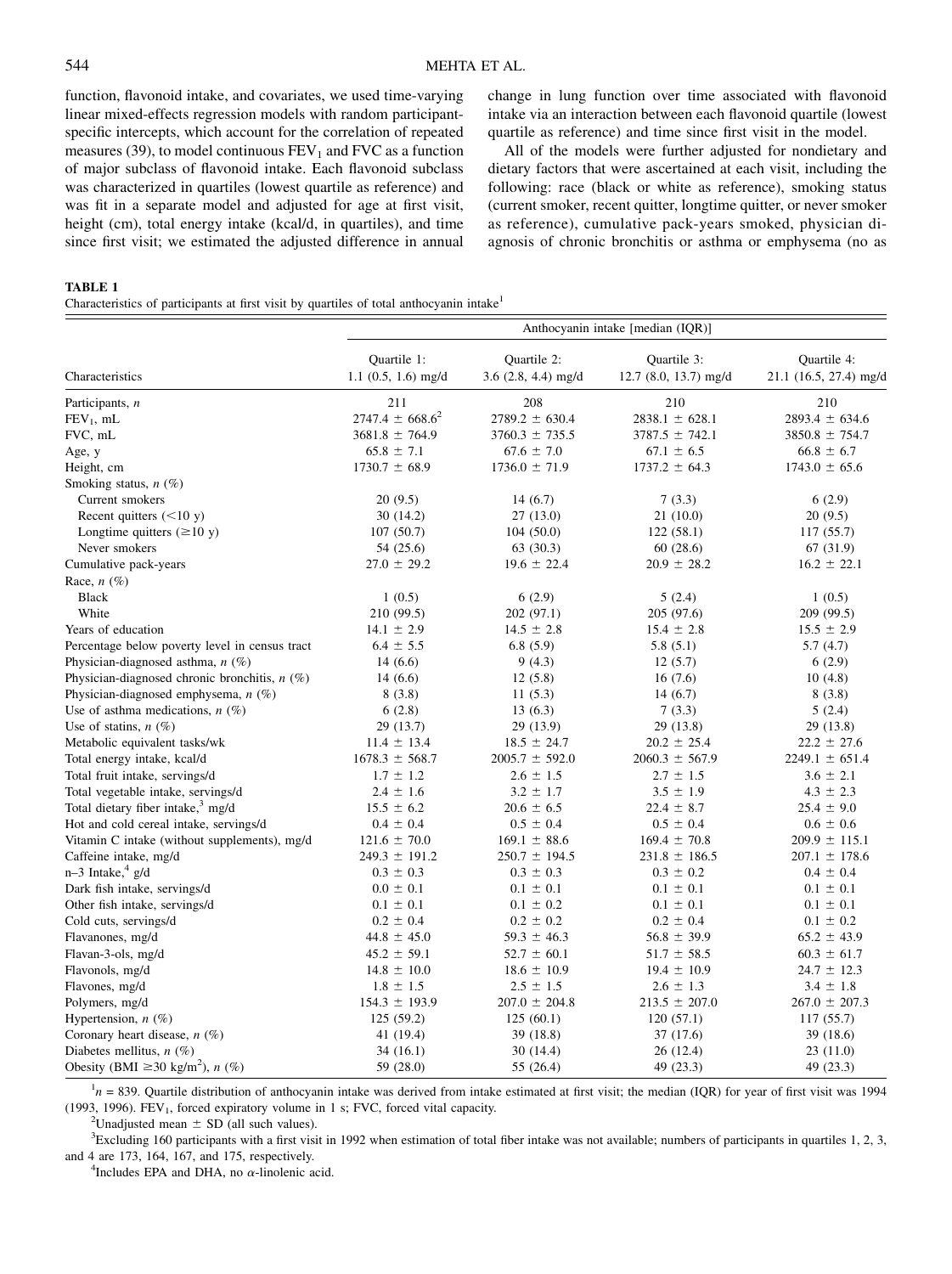reference), use of medication for asthma (no as reference), use of statins (no as reference), years of education  $(\leq 12, 12, 13-15,$ .15 y as reference), percentage of census tract below poverty level, total fruit intake (servings/d, in quartiles), total vegetable intake (servings/d, in quartiles), and physical activity (metabolic equivalent tasks/wk, in quartiles). We evaluated effect modification by smoking status (ever or never), physician-diagnosed obstructive lung disease (asthma, chronic bronchitis, or emphysema), and obesity [BMI (in kg/m<sup>2</sup>)  $\geq$  30 or < 30]. Three-way interaction terms between flavonoid subclass intake, time since first visit, and the modifying variables were tested separately to evaluate whether the potential effect modifiers underlie susceptibility to the exposure

In addition, we adjusted for the intake of hot or cold cereal (servings/d), dark fish (servings/wk), processed meats (servings/d), caffeine (mg/d), vitamin C (without supplements, mg/d), omega-3 fatty acids (g/d), total dietary fiber intake (g/d), and for the presence of comorbid conditions including hypertension, coronary heart disease, and diabetes mellitus. We also conducted food-based analyses of the main sources of each flavonoid subclass for all FFQs collected between 1992 and 2004 ( $n =$ 3366). Because healthier men may be more likely to participate in a subsequent follow-up visits, we also applied stabilized inverse probability weights to correct for this potential survival bias (40) in all models. Refer to the Supplemental Material for additional description of the computation of stabilized inverse probability weights.

response.

#### **RESULTS**

Characteristics of the participants by yearly average anthocyanin intake measured at first visit are presented in Table 1. The median age of all of the participants at the first visit was 66.8 y, with an age range of 49–92 y. Participants with higher anthocyanin intakes smoked less, were more physically active, and consumed more fruit and vegetables. The mean follow-up time for all participants was 7.4 y, and the maximum follow-up time was 16 y. The distributions of  $FEV<sub>1</sub>$  and FVC levels among all participants at each visit are summarized in Supplemental Table 1.

After multivariate adjustment for a range of lifestyle and dietary factors, higher total anthocyanin intake significantly  $(P <$ 0.05) attenuated the rates of age-related annual decline in  $FEV<sub>1</sub>$ and FVC (Figures 1 and 2, respectively). Compared with participants in the first quartile, participants in the fourth quartile of anthocyanin intake had a slower rate of  $FEV<sub>1</sub>$  decline by 23.6 (95% CI, 16.6, 30.7) mL/y (Figure 1, Table 2). The linear trend for adjusted difference in annual change in  $FEV<sub>1</sub>$  across quartiles of increasing anthocyanin intake was also significant  $(P$ -trend  $< 0.0001$ ). A similar pattern of association was also observed for FVC as shown in Figure 2. Compared with participants in the first quartile, participants in the fourth quartile of anthocyanin intake had a slower rate of decline in FVC by 37.3 (95% CI: 27.8, 46.8) mL/y (*P*-trend < 0.0001) (Figure 2, **Table** 3). There was little difference in the observed associations for anthocyanin intake between the minimal and fully adjusted



FIGURE 1 Adjusted mean (95% CI) annual decline in  $FEV<sub>1</sub>$  by quartile of total anthocyanin intake. The annual  $FEV<sub>1</sub>$  decline for each quartile of anthocyanin intake was estimated in a linear mixed regression model of  $FEV<sub>1</sub>$  with a random intercept for study participant and adjusting for the following covariates: time since first visit, age at first visit, height, race, presence of obstructive lung diseases, asthma medication use, statin medication use, education, percentage of census tract below poverty level, smoking status, pack-years of smoking, physical activity, total energy intake, total fruit intake, total vegetable intake, and 2-way interaction terms between time since first visit and each quartile of anthocyanin intake; the variable coefficient for time since first visit reflects the adjusted mean annual  $FEV<sub>1</sub>$  decline for quartile of anthocyanin intake that is assigned the reference category. <sup>1</sup>The  $P$  value for test of linear trend across quartile categories of anthocyanin intake was based on a linear mixed regression model in which the value of median intake was assigned to each category of anthocyanin intake; this quartile median variable was used as a continuous measure in the regression model. <sup>2</sup>P values for quartiles 2, 3, and 4 are for the F test comparison with quartile 1. <sup>3</sup>Median values are presented for each quartile category of anthocyanin intake.  $FEV<sub>1</sub>$ , forced expiratory volume in 1 s.



FIGURE 2 Adjusted mean (95% CI) annual decline in FVC by quartile of total anthocyanin intake. The annual FVC decline for each quartile of anthocyanin intake was estimated in a linear mixed regression model of FVC with a random intercept for study participant and adjusting for the following covariates: time since first visit, age at first visit, height, race, presence of obstructive lung diseases, asthma medication use, statin medication use, education, percentage of census tract below poverty level, smoking status, pack-years of smoking, physical activity, total energy intake, total fruit intake, total vegetable intake, and 2-way interaction terms between time since first visit and each quartile of anthocyanin intake; the variable coefficient for time since first visit reflects the adjusted mean annual FVC decline for quartile of anthocyanin intake that is assigned the reference category. <sup>1</sup>The P value for test of linear trend across quartile categories of anthocyanin intake was based on a linear mixed regression model in which the value of median intake was assigned to each category of anthocyanin intake; this quartile median variable was used as a continuous measure in the regression model. <sup>2</sup>P values for quartiles 2, 3, and 4 are for the F test comparison with quartile 1. <sup>3</sup>Median values are presented for each quartile category of anthocyanin intake. FVC, forced vital capacity.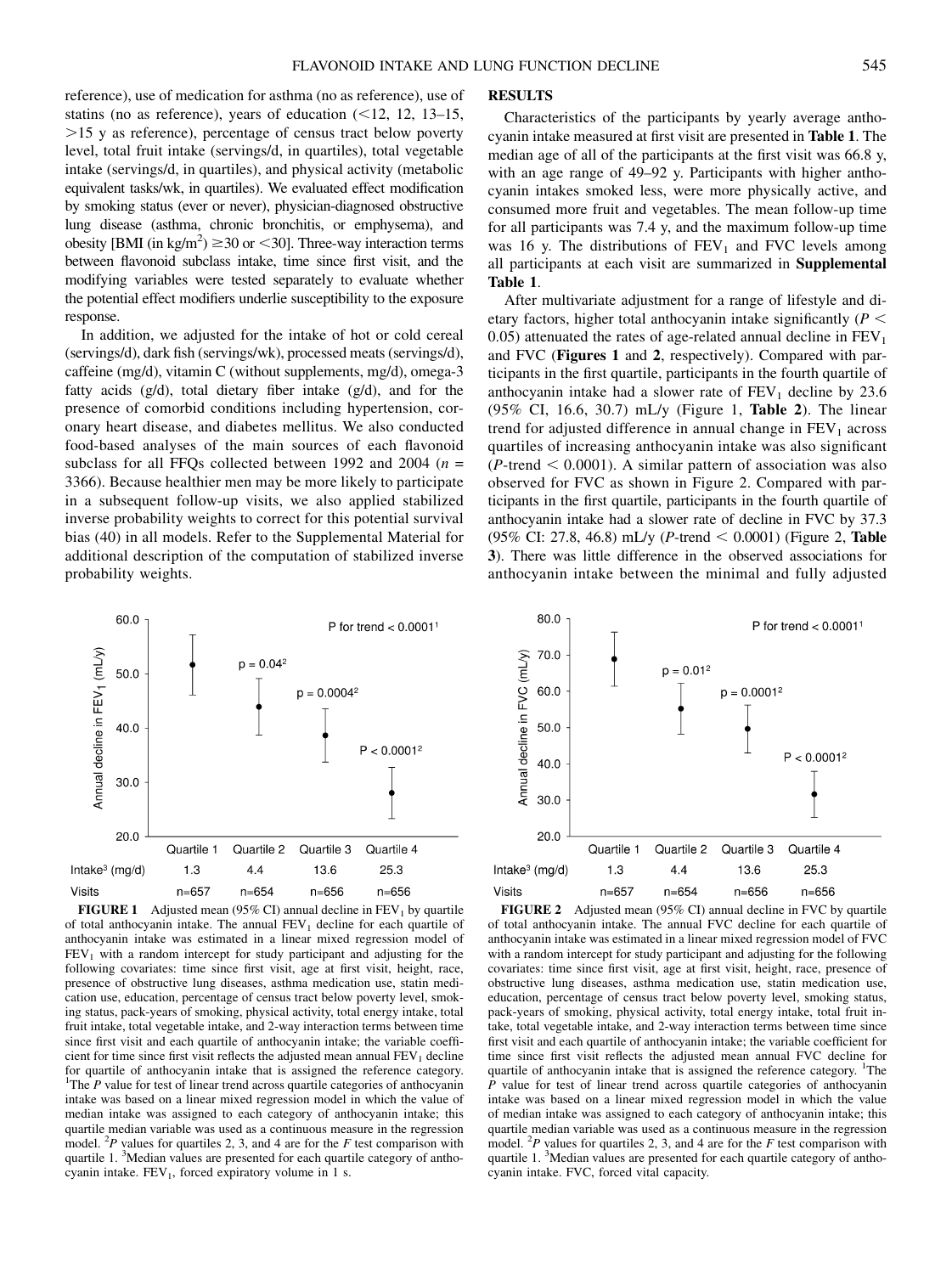#### TABLE 2

Adjusted differences in annual changes in  $FEV_1$  (mL/y) for yearly average anthocyanin, flavan-3-ol, and polymer subclass  $intakes<sup>1</sup>$ 

|                                       | Adjusted<br>mean annual |                                                                               |                   |                    |                         |
|---------------------------------------|-------------------------|-------------------------------------------------------------------------------|-------------------|--------------------|-------------------------|
|                                       | change in<br>$FEV_1$    | Adjusted difference in mean annual change in $FEV1$ relative<br>to quartile 1 |                   |                    |                         |
|                                       | Quartile 1              | Quartile 2                                                                    | Quartile 3        | Quartile 4         | $P$ -trend <sup>2</sup> |
| Anthocyanins                          |                         |                                                                               |                   |                    |                         |
| Median intake, mg/d                   | 1.3                     | 4.4                                                                           | 13.6              | 25.3               |                         |
| Person-visits, $n$                    | 657                     | 654                                                                           | 656               | 656                |                         |
| Minimally adjusted model <sup>3</sup> | $-51.4 \pm 2.7^{4}$     | 7.6 $(0.2, 15.2)^5$                                                           | 12.3(5.2, 19.5)   | 22.8 (15.8, 29.78) | < 0.0001                |
| Fully adjusted model <sup>6</sup>     | $-51.7 \pm 2.8$         | 7.8(0.3, 15.2)                                                                | 13.0(5.8, 20.2)   | 23.6(16.6, 30.7)   | < 0.0001                |
| IPW model <sup>7</sup>                | $-52.0 \pm 2.8$         | $6.8(-0.6, 13.7)$                                                             | 13.7(6.6, 20.9)   | 22.9 (15.9, 29.9)  | < 0.0001                |
| Flavan-3-ols                          |                         |                                                                               |                   |                    |                         |
| Median intake, mg/d                   | 9.7                     | 21.4                                                                          | 45.7              | 99.3               |                         |
| Person-visits, $n$                    | 656                     | 655                                                                           | 656               | 656                |                         |
| Minimally adjusted model <sup>3</sup> | $-41.1 \pm 2.5$         | $2.1(-4.9, 9.0)$                                                              | $2.0(-4.9, 9.0)$  | $6.2(-0.5, 12.9)$  | 0.07                    |
| Fully adjusted model <sup>6</sup>     | $-41.2 \pm 2.6$         | $1.9(-5.1, 8.9)$                                                              | $2.7(-4.3, 9.6)$  | $6.6(-0.1, 13.3)$  | 0.05                    |
| IPW model <sup>7</sup>                | $-42.2 \pm 2.6$         | $0.9(-6.2, 7.9)$                                                              | $4.7(-2.2, 11.6)$ | 7.1(0.4, 13.9)     | 0.02                    |
| Polymers                              |                         |                                                                               |                   |                    |                         |
| Median intake, mg/d                   | 46.6                    | 109.3                                                                         | 201.6             | 440.6              |                         |
| Person-visits, $n$                    | 656                     | 655                                                                           | 656               | 656                |                         |
| Minimally adjusted model <sup>3</sup> | $-41.2 \pm 2.6$         | $0.3(-6.8, 7.4)$                                                              | $4.0(-3.1, 11.1)$ | $5.8(-1.1, 12.6)$  | 0.08                    |
| Fully adjusted model <sup>6</sup>     | $-41.3 \pm 2.7$         | $0.6(-6.6, 7.7)$                                                              | $4.4(-2.8, 11.5)$ | $6.1(-0.8, 13.0)$  | 0.07                    |
| IPW model <sup>7</sup>                | $-42.3 \pm 2.7$         | $0.8(-6.4, 8.0)$                                                              | $5.4(-1.7, 12.5)$ | $6.7(-0.2, 13.6)$  | 0.05                    |

 ${}^{1}$ FEV<sub>1</sub>, forced expiratory volume in 1 s; IPW, inverse probability weight.<br> ${}^{2}P$  volume for the test of linear trand egges quartile estesories of flavoreside

 $P<sup>2</sup>P$  values for the test of linear trend across quartile categories of flavonoid subclass intake were based on a linear mixed regression model with the value of median intake assigned to each quartile category of flavonoid subclass intake; this quartile median variable was used as a continuous measure in the regression model. <sup>3</sup>

 $A$ s estimated in linear mixed-effects regression model of  $FEV<sub>1</sub>$  with a random intercept for study participant and adjusting for the following covariates: flavonoid intake (mg/d, in quartiles), time since first visit (y), age at first visit (y), height (cm), and total energy intake (kcal/d, in quartiles);  $\beta$  is the variable coefficient for the interaction between time since first visit and category of flavonoid subclass intake where quartile 1 is the reference category.

 ${}^{4}$ Mean  $\pm$  SEM (all such values).

 ${}^5\beta$ ; 95% CI in parentheses (all such values).

6 The fully adjusted model includes additional adjustment for race (black or white as reference), smoking status (current smoker, recent quitter, longtime quitter, or never smoker as reference), cumulative pack-years smoked, physician diagnosis of chronic bronchitis or asthma or emphysema (no as reference), asthma medication use (no as reference), statin medication use (no as reference), years of education  $\left($  < 12, 12, 13–15,  $\right)$  as reference), percentage of census tract below poverty level, total fruit intake (servings/d, in quartiles), total vegetable intake (servings/d, in quartiles), and physical activity (metabolic equivalent tasks/wk, in quartiles). <sup>7</sup>

The IPW model is the fully adjusted model after application of stabilized inverse weights for censoring by loss to follow-up.

models (Tables 2 and 3, respectively). Furthermore, the observed associations between anthocyanin intake and annual change in  $FEV<sub>1</sub>$  and FVC were robust after the application of stabilized inverse probability weights.

To a lesser extent, an attenuation of lung function decline was also observed for intake of flavan-3-ols and polymers in the highest quartile. After application of stabilized inverse probability weights, participants in the fourth quartile of flavan-3-ol intake had a significantly slower rate of decline in  $FEV<sub>1</sub>$  and  $FVC$ by 7.1 (95% CI: 0.4, 13.9) and 9.5 (95% CI: 0.4, 18.5) mL/y, respectively ( $P$ -trend = 0.02) compared with participants in the lowest quartile (Tables 2 and 3, respectively). A positive association of similar magnitude was observed for polymer intake in the fourth quartile and annual change in FVC ( $P$ -trend = 0.03) (Table 3).

The results for the other flavonoid subclasses are presented in the Supplemental Tables 2 and 3. No significant associations

were observed for flavonol and flavone subclasses. Significant negative associations were observed between the second and fourth quartiles of flavonone intake and annual change in FVC, indicating faster decline in FVC in association with flavonone intake (Supplemental Table 3); in contrast, a positive association of similar magnitude was observed for flavonone intake in the second quartile and a linear trend was not observed. However, the observed changes in FVC for the second and fourth quartiles of flavonone intake were reduced moderately after the application of stabilized inverse probability weights and were nonsignificant.

After stratification by smoking status, slower rates of annual decline in  $FEV<sub>1</sub>$  and  $FVC$  in association with total anthocyanin intake were observed in both current/former smokers and in never smokers (Supplemental Table 4). Although the slowest rates of decline in association with anthocyanin intake were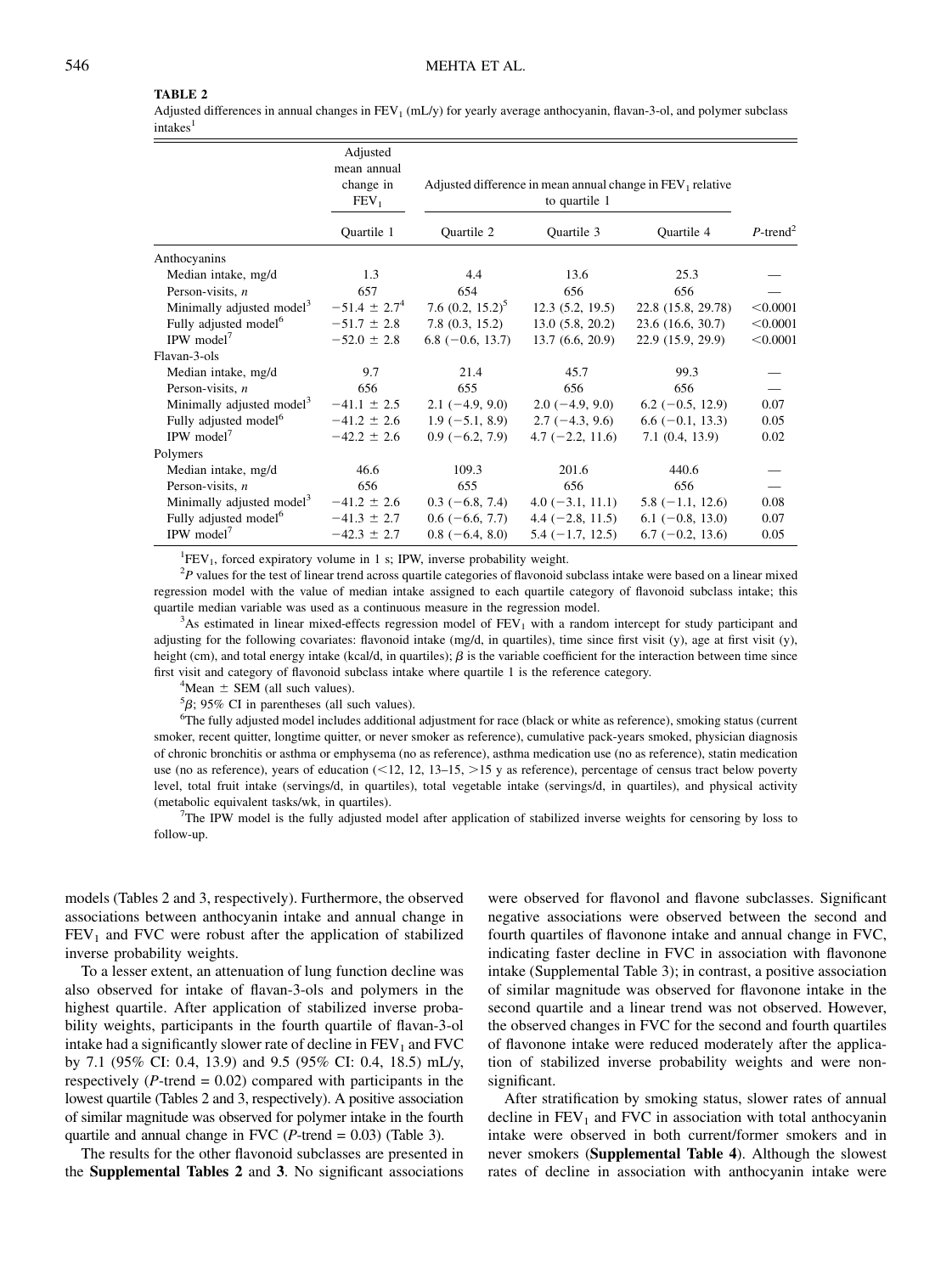#### TABLE 3

Adjusted differences in annual change in FVC (mL/y) yearly average anthocyanin, flavan-3-ol, and polymer subclass intakes<sup>1</sup>

|                                       | Adjusted mean                       | Adjusted difference in mean annual change<br>in FVC relative to quartile 1 |                                      |                    |                         |
|---------------------------------------|-------------------------------------|----------------------------------------------------------------------------|--------------------------------------|--------------------|-------------------------|
|                                       | annual change in<br>FVC: quartile 1 | Quartile 2                                                                 | Quartile 3                           | Quartile 4         | $P$ -trend <sup>2</sup> |
| Anthocyanins                          |                                     |                                                                            |                                      |                    |                         |
| Median intake, mg/d                   | 1.3                                 | 4.4                                                                        | 13.6                                 | 25.3               |                         |
| Person-visits, $n$                    | 657                                 | 654                                                                        | 656                                  | 656                |                         |
| Minimally adjusted model <sup>3</sup> | $-69.5 \pm 3.7^{4}$                 | $13.7 (3.7, 23.8)^5$                                                       | 18.7(9.0, 28.4)                      | 36.5(27.0, 45.9)   | < 0.0001                |
| Fully adjusted model <sup>6</sup>     | $-68.9 \pm 3.8$                     | 13.7(3.6, 23.7)                                                            | 19.2(9.5, 28.9)                      | 37.3 (27.8, 46.8)  | < 0.0001                |
| IPW model <sup>7</sup>                | $-68.4 \pm 3.7$                     | 11.2(1.2, 21.2)                                                            | 19.2(9.6, 28.8)                      | 35.6(26.2, 45.0)   | < 0.0001                |
| Flavan-3-ols                          |                                     |                                                                            |                                      |                    |                         |
| Median intake, mg/d                   | 9.7                                 | 21.4                                                                       | 45.7                                 | 99.3               |                         |
| Person-visits, $n$                    | 656                                 | 655                                                                        | 656                                  | 656                |                         |
| Minimally adjusted model <sup>3</sup> | $-51.3 \pm 3.3$                     |                                                                            | $3.2 (-6.3, 12.7) -2.4 (-11.8, 7.1)$ | $8.4(-0.8, 17.5)$  | 0.09                    |
| Fully adjusted model <sup>6</sup>     | $-50.3 \pm 3.5$                     |                                                                            | $2.4 (-7.0, 11.9) -2.0 (-11.4, 7.4)$ | $8.6(-0.5, 17.8)$  | 0.06                    |
| IPW model <sup>7</sup>                | $-51.4 \pm 3.5$                     |                                                                            | $0.6$ (-8.9, 10.0) 1.2 (-8.2, 10.5)  | 9.5(0.4, 18.5)     | 0.02                    |
| Polymers                              |                                     |                                                                            |                                      |                    |                         |
| Median intake, mg/d                   | 46.6                                | 109.3                                                                      | 201.6                                | 440.6              |                         |
| Person-visits, $n$                    | 656                                 | 655                                                                        | 656                                  | 656                |                         |
| Minimally adjusted model <sup>3</sup> | $-52.4 \pm 3.5$                     | $0.7(-8.9, 10.4)$                                                          | $3.8(-5.8, 13.5)$                    | $8.5(-0.8, 17.8)$  | 0.05                    |
| Fully adjusted model <sup>6</sup>     | $-51.3 \pm 3.7$                     | $0.5$ (-9.2, 10.1)                                                         | $3.9(-5.7, 13.6)$                    | $8.4 (-0.9, 17.7)$ | 0.05                    |
| IPW model <sup>7</sup>                | $-52.8 \pm 3.7$                     | $0.7(-9.1, 10.4)$                                                          | $6.3(-3.4, 15.9)$                    | 9.5(0.2, 18.8)     | 0.03                    |

<sup>1</sup>FVC, forced vital capacity; IPW, inverse probability weight.

 $2P$  values for the test of linear trend across quartile categories of flavonoid subclass intake were based on a linear mixed regression model with the value of median intake assigned to each quartile category flavonoid subclass intake; this quartile median variable was used as a continuous measure in the regression model. <sup>3</sup>

<sup>3</sup>As estimated in linear mixed-effects regression model of FVC with a random intercept for study participant and adjusting for the following covariates: flavonoid intake (mg/d, in quartiles), time since first visit (y), age at first visit (y), height (cm), and total energy intake (kcal/d, in quartiles);  $\beta$  is the variable coefficient for the interaction between time since first visit and category of flavonoid subclass intake where quartile 1 is the reference category.

 $4$ Mean  $\pm$  SEM (all such values).

 ${}^5\beta$ ; 95% CI in parentheses (all such values).<br> ${}^6\text{The fullly adjusted model includes additional conditions}$ 

 ${}^6$ The fully adjusted model includes additional adjustment for race (black, white as reference), smoking status (current smoker, recent quitter, longtime quitter, or never smoker as reference), cumulative pack-years smoked, physician diagnosis of chronic bronchitis or asthma or emphysema (no as reference), asthma medication use (no as reference), statin medication use (no as reference), years of education  $\left($  < 12, 12, 13–15,  $\right)$  as reference), percentage of census tract below poverty level, total fruit intake (servings/d, in quartiles), total vegetable intake (servings/d, in quartiles), and physical activity (metabolic equivalent tasks/wk, in quartiles).

7 The IPW model is the fully adjusted model after application of stabilized inverse weights for censoring by loss to follow-up.

found in never smokers, a 3-way interaction between smoking status, anthocyanin intake, and time since first visit on lung function was not significant. Similarly, no interactions were observed between anthocyanin intake and the presence of obstructive lung diseases and obesity (data not shown). The adjusted differences in annual lung function decline for anthocyanin intake remained robust after additional individual adjustment for intakes of total dietary fiber, hot or cold breakfast cereal, vitamin C, caffeine, n–3 fatty acids, fish, and processed meats and for the presence of comorbid conditions including hypertension, coronary heart disease, and diabetes mellitus (Supplemental Tables 5 and 6).

The results of food-based analyses utilizing all FFQs collected between 1992 and 2004 indicate that intakes of blueberries (49.9%), red wine (17.6%), and strawberries (15.5%) contributed most to overall anthocyanin intake. To confirm our findings for total anthocyanin intake and to relate the effects on lung function decline to public health and dietary guidelines, we examined

associations between weekly intakes of blueberries, red wine, and strawberries and annual change in lung function. Blueberry intake was associated with the slowest rate of annual decline in lung function; compared with no or very low intake, consuming  $\geq 2$ servings of blueberries/wk was associated with a slower rate of decline in  $FEV_1$  and FVC by 22.5 (95% CI: 10.5, 34.2) and 37.6 (95% CI: 21.8, 53.4) mL/y, respectively (*P*-trend  $\leq 0.0001$ ) (Table 4). To a lesser extent, similar findings were observed for strawberry intake. No significant associations were observed for red wine intake (data not shown).

#### DISCUSSION

Our findings suggest that habitual anthocyanin intake was associated with slower age-related decline in  $FEV<sub>1</sub>$  and  $FVC$ , independent of established dietary and nondietary risk factors. In addition, an attenuation of lung function decline associated with anthocyanin intake was stronger in never smokers than in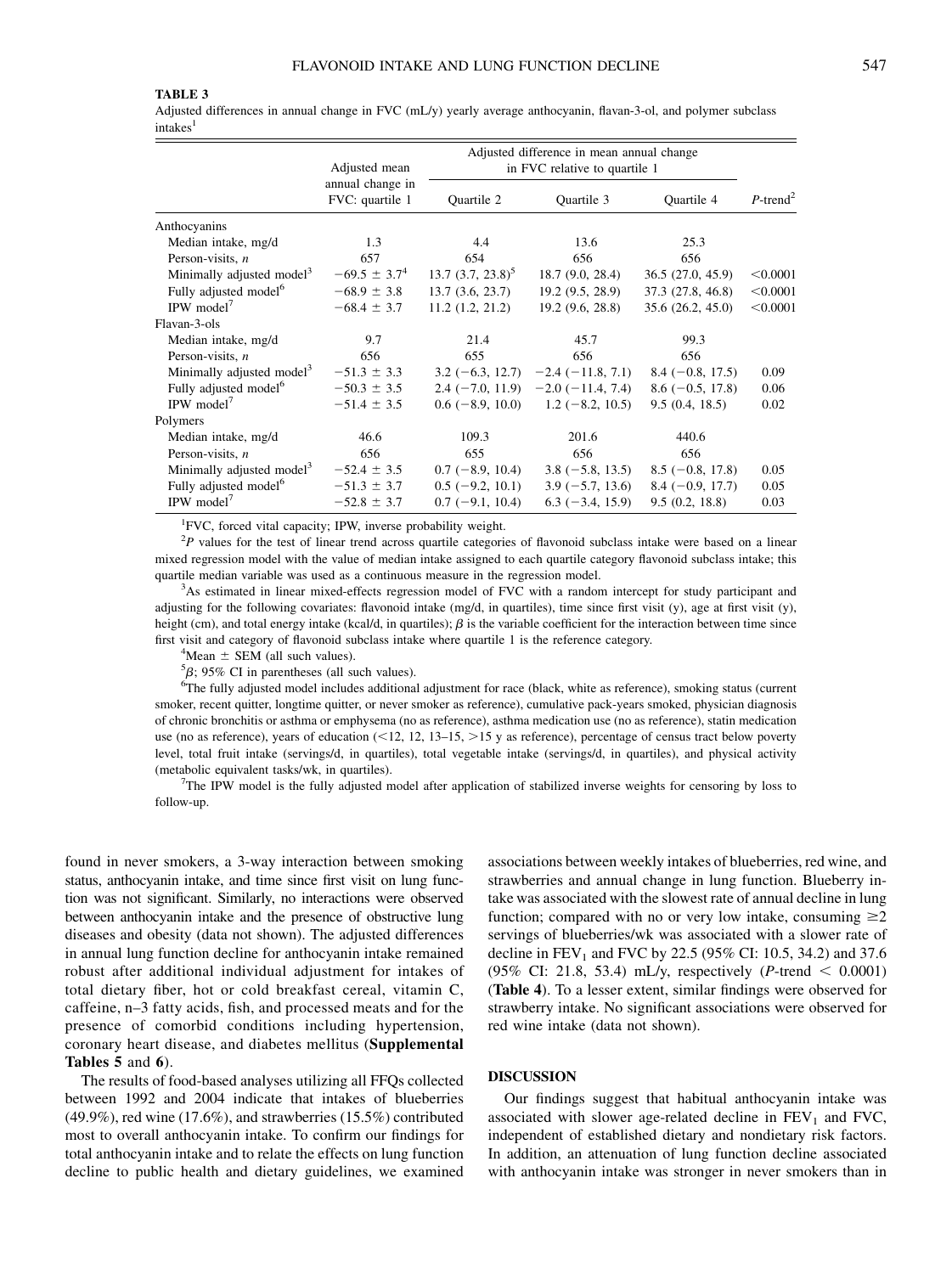#### TABLE 4

Adjusted differences in mean annual change in lung function (mL/y) for blueberry and strawberry intakes<sup>1</sup>

|                     | Mean annual change               | Adjusted difference in mean annual change |                 |                      |                         |
|---------------------|----------------------------------|-------------------------------------------|-----------------|----------------------|-------------------------|
|                     | No intake or $\leq 1$ serving/mo | $\leq$ 1 serving/wk                       | 1 serving/wk    | $\geq$ 2 servings/wk | $P$ -trend <sup>2</sup> |
| <b>Blueberries</b>  |                                  |                                           |                 |                      |                         |
| Person-visits, $n$  | 1596                             | 723                                       | 196             | 108                  |                         |
| FEV <sub>1</sub>    | $-41.5 \pm 1.7^{3}$              | $2.9$ (-2.7, 8.4) <sup>4</sup>            | 17.0(7.7, 26.3) | 22.5(10.8, 34.2)     | < 0.0001                |
| <b>FVC</b>          | $-53.1 \pm 2.3$                  | $7.0(-0.5, 14.5)$                         | 18.5(6.0, 31.1) | 37.9(22.1, 53.7)     | < 0.0001                |
| <b>Strawberries</b> |                                  |                                           |                 |                      |                         |
| Person-visits, $n$  | 1188                             | 963                                       | 304             | 168                  |                         |
| FEV <sub>1</sub>    | $-42.8 \pm 2.0$                  | 4.8 $(-0.6, 10.3)$                        | 14.5(6.6, 22.5) | 13.1(3.8, 22.4)      | < 0.0001                |
| <b>FVC</b>          | $-51.4 \pm 2.7$                  | 7.7(0.3, 15.1)                            | 16.1(5.3, 26.1) | 19.7(7.0, 32.3)      | < 0.0001                |

<sup>1</sup>As estimated in linear mixed regression models of FEV<sub>1</sub> (and FVC) with a random intercept for study participant and adjusting for the following covariates: time since first visit, age at first visit, height, race, smoking status, cumulative packyears smoked, physician diagnosis of chronic bronchitis or asthma or emphysema, asthma medication use, statin use, years of education, percentage of census tract below poverty level, total energy intake, total fruit intake, total vegetable intake, and physical activity.  $\beta$  is the variable coefficient for the interaction between time since first visit and category of blueberry and strawberry intake where no intake or  $\leq 1$  serving/mo is the reference category. FEV<sub>1</sub>, forced expiratory volume in 1 s; FVC, forced vital capacity.

 $P<sup>2</sup>P$  values for the test of linear trend across categories of blueberry (and strawberry) intake were based on a linear mixed regression model where the ordinal variable for blueberry (and strawberry) intake was used as a continuous measure. <sup>3</sup>

 $^3$ Mean  $\pm$  SEM (all such values).

 ${}^{4}\beta$ ; 95% CI in parentheses (all such values).

ever smokers. To a lesser extent, an attenuation of lung function decline was also observed for intakes of flavan-3-ols and polymers in the highest quartile. The beneficial changes in lung function over time associated with anthocyanin intake complement findings from recent studies that suggest protective effects of these compounds on a number of chronic diseases including cardiovascular disease and associated risk factors (22–24, 41).

Anthocyanins are present in red/blue fruits and may, in part, explain the previously reported population-based evidence that showed that fruit consumption was positively related to lung function and protective against the incidence of chronic nonspecific lung diseases (7, 42, 43). In food-based analyses of the main anthocyanin sources, an attenuation of lung function decline was also observed for frequent intakes of blueberries and strawberries. The beneficial changes in lung function associated with frequent consumption of berries may possibly exceed the decline in lung function attributable to smoking, assuming that moderate- to-heavy smoking men have, on average, a 15-mL/y larger decline in  $FEV<sub>1</sub>$  than do nonsmokers (44). The beneficial change in  $FEV<sub>1</sub>$  associated with the highest quartile of anthocyanin intake is within the range of a previously reported association between vitamin C intake and reduction in decline in FEV<sub>1</sub> (50.8 mL/y; 95% CI: 3.8, 97.9 mL/y) from a general population–based study in the United Kingdom (8).

The present study provides novel evidence that suggests that berries may contain specific constituents that may attenuate lung function decline. The addition of total dietary fiber, vitamin C, and other dietary constituents, including total fruit and total vegetable intake, to our multivariate model did not substantially influence the observed associations between anthocyanin intake and longitudinal change in lung function. These findings suggest that the benefits of anthocyanins are specific and not simply reflective of those who eat a high-plant-based diet.

A growing body of evidence from experimental studies supports a role for anthocyanins and their degradation products/ microbial metabolites on mechanisms involved in lung function. The microbiome is likely to play a key role in the bioactivity of anthocyanins because degradation is swift after intake and the microbially derived metabolites are present in the circulation longer and at higher concentrations than the parent anthocyanins (45–48). Recent findings from in vitro studies suggest that nutritionally relevant amounts of these downstream metabolites exert a greater anti-inflammatory effect than the parent molecules (49, 50), although the impact on airway inflammation is unknown. Previous studies also showed that anthocyanins, including anthocyanin-rich bilberry extract, can inhibit the activation of nuclear transcription factor  $\kappa$ B (51–53) and attenuate oxidative stress through activations of the Nuclear factor, erythroid 2-like 2 (Nrf2) signaling pathway (54). In a recent crosssectional analysis in 2375 Framingham Heart Study Offspring Cohort participants, habitual intakes of both total anthocyanins and strawberries were inversely associated with a combined inflammatory score, which integrated a range of inflammatory and oxidative stress biomarkers (24). In the limited experimental human studies conducted to date, berry intake was also associated with improved markers of oxidative stress including cell antioxidant defense against DNA damage (28, 29, 55, 56).

Only 2 previous observational studies (20, 21) examined associations between flavonoid intake and lung function. These studies used earlier flavonoid databases that covered only a few subclasses and did not include anthocyanins or flavanones. When combining the intakes of flavan-3-ol, flavonol, and flavone subclasses, a 44-mL higher difference in  $FEV<sub>1</sub>$  level was observed when comparing extreme intake quintiles (117 compared with 15 mg/d) in a large cross-sectional analysis in 13,651 adults in the Netherlands (20). Similarly, investigators in Chile observed 100- and 70-mL differences in FVC level when comparing highest to lowest quintiles of flavonol and flavan-3-ol intakes, respectively, in a cross-sectional analysis in 1232 young adults (21). Although we hypothesized that higher intakes of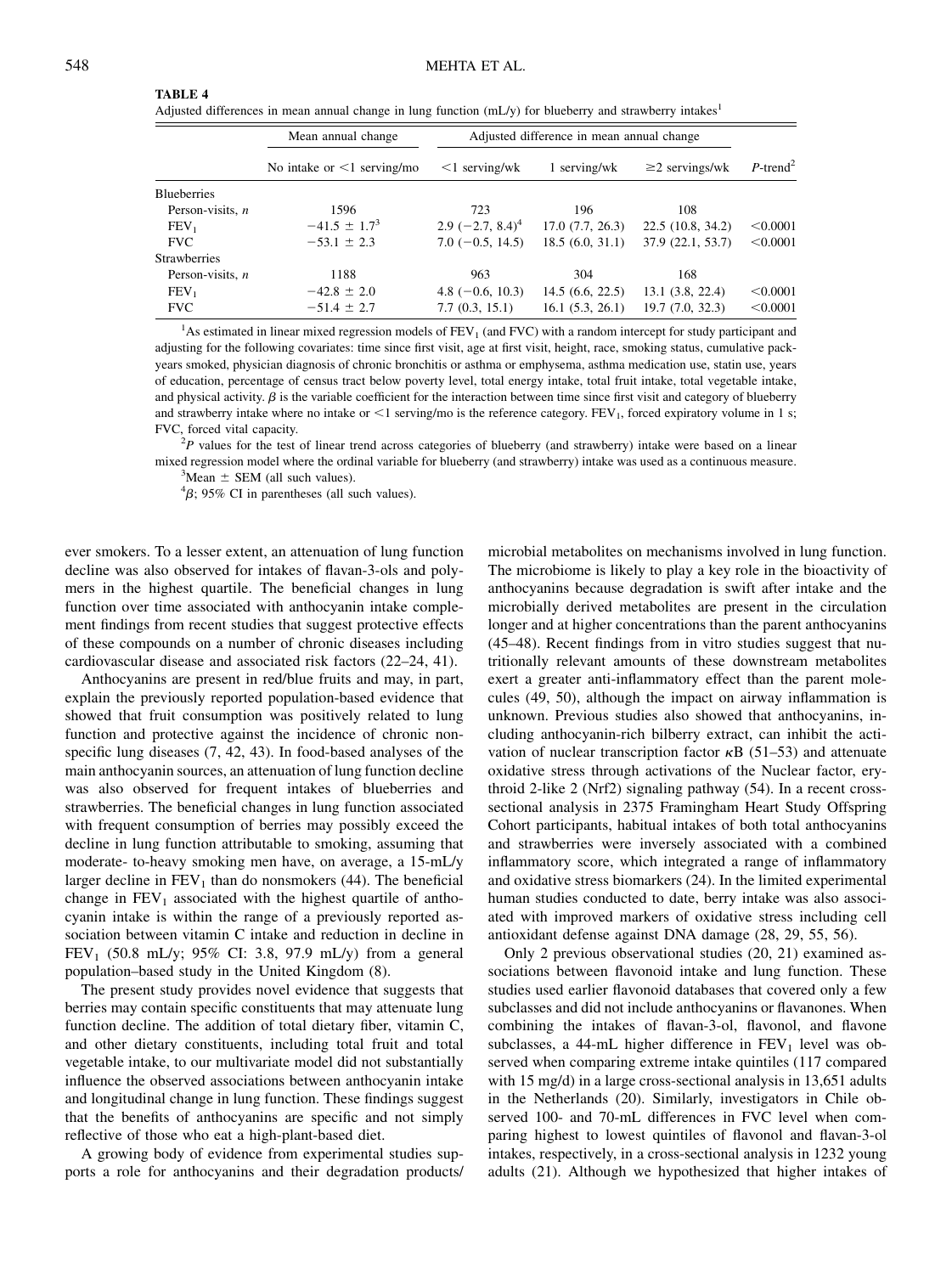flavones, flavonols, flavan-3-ols, and their polymeric forms would also attenuate lung function decline over time, no associations were observed for flavone and flavonol intake in the present study. However, a slower decline in  $FEV<sub>1</sub>$  and  $FVC$  over time was also observed with a high intake of flavan-3-ols. A similar finding was also observed for a high intake of polymers and FVC decline.

The strengths of this study include the longitudinal design with multiple repeat measures of dietary flavonoid intake and lung function to evaluate longitudinal change, a large sample size with long-term follow-up, adjustment for multiple confounders, and methods to address selection bias. Our databases also allowed us to comprehensively assess the range of flavonoids present in the habitual diet. However, there are a number of limitations to consider. Our findings relate to predominantly elderly white men; thus, the generalizability to women and younger and other racialethnic population groups requires further study. Although we adjusted for possible confounders that are known to be associated with lung function, there remains the possibility of residual confounding with respect to these factors or unmeasured confounding from additional unmeasured factors. However, given our detailed and updated adjustment for potential confounders, it is unlikely that these would account fully for the associations we observed.

Average daily flavonoid subclass intakes were calculated from a database developed by using recent USDA databases with additional input from European Union sources (EuroFIR eBASIS; http://www.eurofir.org), allowing us to robustly assess intakes using the best available databases at the time. Flavonoid content also varies depending on a number of factors, including growing conditions, processing, and storage; however, despite these variations, these data allowed us to rank participants and compare low and high intakes in large population groups. Although our FFQ has not been specifically validated for intakes of flavonoid subclasses, correlations between the main dietary sources of flavonoids (fruit, tea, vegetables, and wine) have been determined for our FFQ (57, 58) and flavonoid biomarkers are correlated with intakes of fruit and vegetables (59). Current research is moving closer to identifying biomarkers of anthocyanin intake (46), but it is possible that our findings for anthocyanins might be due to other constituents found in the foods that contribute most to this subclass. However, even additional adjustment of other potentially beneficial constituents of fruit, including vitamin C and fiber, did not substantially attenuate the relation between anthocyanins and lung function, suggesting that anthocyanins may be another important dietary constituent. In an observational cohort study such as the VA Normative Aging Study, it is impossible to disentangle the relative influence of all of the constituents of plant-based foods.

In summary, we observed that a higher dietary intake of anthocyanins was associated with an attenuation of lung function decline in this longitudinal sample of predominantly elderly white men. The present findings suggest a potential role for anthocyanins in berry fruit in slowing age-related decline in lung function. Further prospective studies are needed to confirm these novel associations.

The authors' responsibilities were as follows—AJM: was involved in the conception of the study, prepared the data, performed the data analysis with interpretation of the data, and prepared the manuscript; AAL, DS, and PV: were involved in the conception of the study and critical revision of the manuscript; AC: was involved with data preparation, interpretation of the data, and preparation of the manuscript; and JS: supervised and obtained

funding for the study, participated in the conception and design of the study and in the interpretation of the data, and critically revised the manuscript. AC has a grant, unrelated to this project, to conduct observational and experimental studies of blueberries and cardiovascular health outcomes from the US Highbush Blueberry Council. None of the other authors had competing interests to declare.

#### **REFERENCES**

- 1. Fletcher C, Peto R, Tinker CM, Speizer FE. The natural history of chronic bronchitis and emphysema. Oxford (United Kingdom): Oxford University Press; 1976.
- 2. Rijcken B, Weiss ST. Longitudinal analyses of air-way responsiveness and pulmonary function decline. Am J Respir Crit Care Med 1996;154:S246–9.
- 3. Neas LM, Schwartz J. Pulmonary function levels as predictors of mortality in a national sample of US adults. Am J Epidemiol 1998;147:1011–8.
- 4. Sin DD, Wu L, Man SF. The relationship between reduced lung function and cardiovascular mortality: a population-based study and a systematic review of the literature. Chest 2005;127:1952–9.
- 5. Mannino DM, Davis KJ. Lung function decline and outcomes in an elderly population. Thorax 2006;61:472–7.
- 6. Mannino DM, Buist AS. Global burden of COPD: risk factors, prevalence and future trends. Lancet 2007;370:765–73.
- 7. Eisner MD, Anthonisen N, Coultas D, Kuenzli N, Perez-Padilla R, Postma D, Romieu I, Silverman EK, Balmes JR; Committee on Nonsmoking COPD, Environmental and Occupational Health Assembly. An official American Thoracic Society public policy statement: novel risk factors and the global burden of chronic obstructive pulmonary disease. Am J Respir Crit Care Med 2010;182:693–718.
- 8. McKeever TM, Scrivener S, Broadfield E, Jones Z, Britton J, Lewis SA. Prospective study of diet and decline in lung function in a general population. Am J Respir Crit Care Med 2002;165:1299–303.
- 9. Schwartz J, Weiss ST. Relationship between dietary vitamin C intake and pulmonary function in the First National Health and Nutrition Examination Survey (NHANES I). Am J Clin Nutr 1994;59: 110–4.
- 10. Hu G, Cassano PA. Antioxidant nutrients and pulmonary function: the Third National Health and Nutrition Examination Survey (NHANES III). Am J Epidemiol 2000;151:975–81.
- 11. Guénégou A, Leynaert B, Pin I, Le Moël G, Zureik M, Neukirch F. Serum carotenoids, vitamins A and E, and 8 year lung function decline in a general population. Thorax 2006;61:320–6.
- 12. Bentley AR, Kritchevsky SB, Harris TB, Holvoet P, Jensen RL, Newman AB, Lee JS, Yende S, Bauer D, Cassano PA. Dietary antioxidants and forced expiratory volume in 1 s decline: the Health, Aging and Body Composition Study. Eur Respir J 2012;39:979–84.
- 13. Kan H, Stevens J, Heiss G, Rose KM, London SJ. Dietary fiber, lung function, and chronic obstructive pulmonary disease in the atherosclerosis risk in communities study. Am J Epidemiol 2008; 167:570–8.
- 14. Cassano PA, Guertin KA, Kristal AR, Ritchie KE, Bertoia ML, Arnold KB, Crowley JJ, Hartline J, Goodman PJ, Tangen CM, et al. A randomized controlled trial of vitamin E and selenium on rate of decline in lung function. Respir Res 2015;16:35.
- 15. Hanson C, Lyden E, Furtado J, Campos H, Sparrow D, Vokonas P, Litonjua AA. Serum tocopherol levels and vitamin E intake are associated with lung function in the Normative Aging Study. Clin Nutr. In press.
- 16. Rogerio AP, Dora CL, Andrade EL, Chaves JS, Silva LF, Lemos-Senna E, Calixto JB. Anti-inflammatory effect of quercetin-loaded microemulsion in the airways allergic inflammatory model in mice. Pharmacol Res 2010;61:288–97.
- 17. Yang T, Luo F, Shen Y, An J, Li X, Liu X, Ying B, Liao Z, Dong J, Guo L, et al. Quercetin attenuates airway inflammation and mucus production induced by cigarette smoke in rats. Int Immunopharmacol 2012;13:73–81.
- 18. Taguchi L, Pinheiro NM, Olivo CR, Choqueta-Toledo A, Grecco SS, Lopes FD, Caperuto LC, Martins MA, Tiberio IF, Câmara NO, et al. A flavanone from Baccharis retusa (Asteraceae) prevents elastaseinduced emphysema in mice by regulating NF-kB, oxidative stress and metalloproteinases. Respir Res 2015;16:79.
- 19. Toledo AC, Sakoda CP, Perini A, Pinheiro NM, Magalhães RM, Grecco S, Tibério IF, Câmara NO, Martins MA, Lago JH, et al. Flavonone treatment reverses airway inflammation and remodelling in an asthma murine model. Br J Pharmacol 2013;168:1736–49.